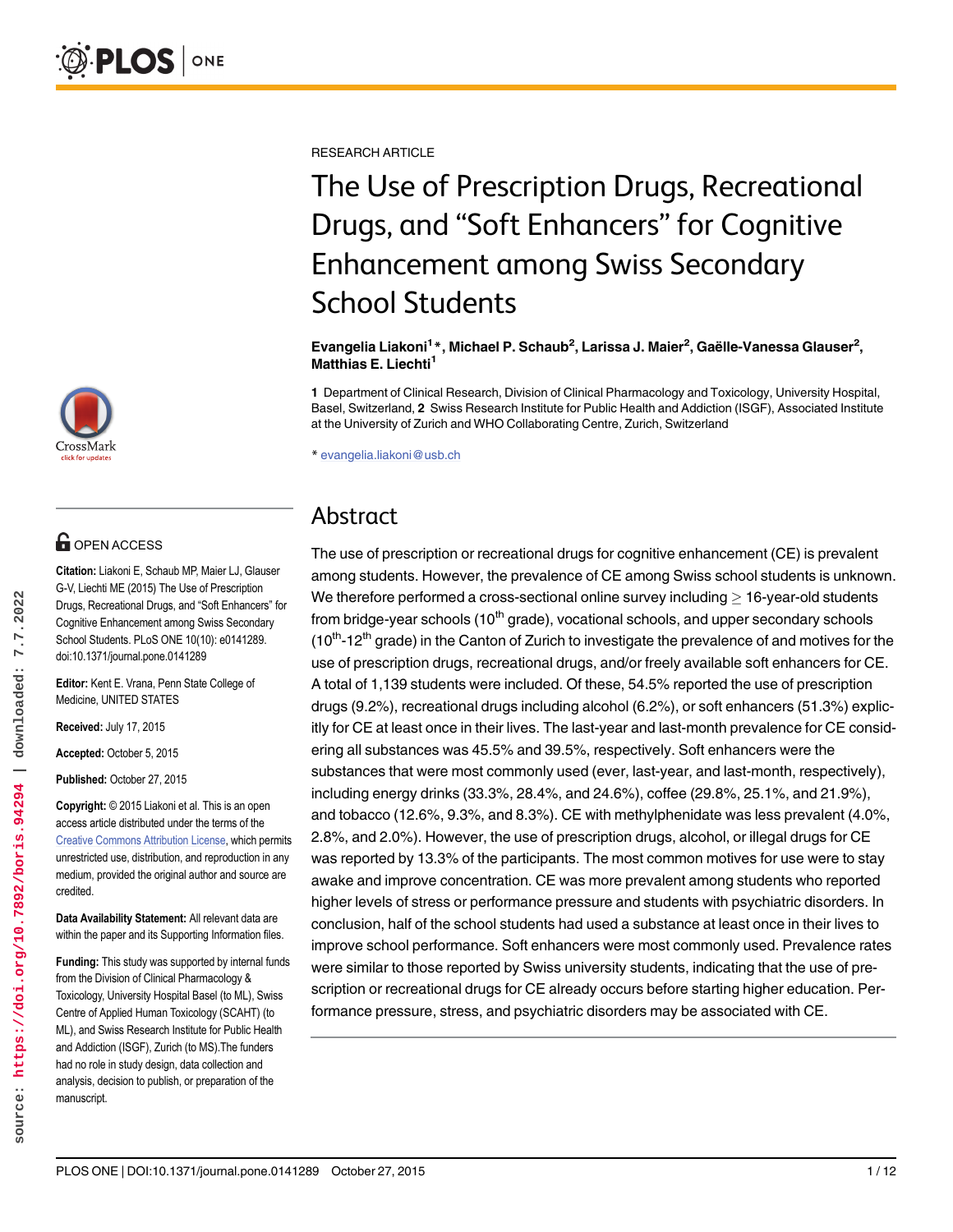

Competing Interests: The authors have declared that no competing interests exist.

### Introduction

Pharmacological cognitive enhancement (CE) refers to the nonmedical use of prescription drugs and recreational drugs to improve performance while studying  $[1-5]$ . The use of prescription drugs (e.g., methylphenidate and modafinil) is mainly considered in studies or discussions on CE [6,7]. However, other substances, such as recreational drugs (e.g., cocaine and amphetamine)  $[2]$  and "soft enhancers"  $[2,8]$  are also included. Soft enhancers are readily available substances, such as coffee, caffeine tablets, energy drinks, herbal drugs, vitamins, and tonics, that can be used for CE [2,8]. Typically, substances with stimulant properties are used for "direct" CE. However, "indirect" CE with sedative substances (e.g., hypnotics and alcohol) are also taken to prepare for or cope with stressful situations, in which they are used to improve sleep or relax before exams or improve studying the next day [2,9].

There are numerous concerns regarding the use of prescription or recreational drugs for CE. The benefits in terms of efficacy are likely small  $[4,7,10,11]$  $[4,7,10,11]$ , and the harm-benefit ratio is unclear for medications that are marketed for patients but used by healthy people  $[5,11-13]$  $[5,11-13]$  $[5,11-13]$  $[5,11-13]$  $[5,11-13]$ . Moreover, students may perceive peer pressure (coercion) to use various substances for CE [12] or consider CE unfair and cheating [5,12,14–16], similar to doping in sports [\[17\]](#page-11-0). The first empirical data on prescription drug misuse for CE were provided in the United States [18–20]. More recently, several European studies examined the prevalence of CE among university students and school students [9,21,22]. In Switzerland, two online surveys recently investigated the prevalence rates of CE among Swiss university students  $[2,12]$ , showing that a significant proportion of Swiss university students had used prescription drugs (6.2–7.6%) or recreational drugs including alcohol (7.8%) for CE. However, data from younger Swiss school students are lacking. Therefore, we performed a survey among 55 schools in the Canton of Zurich to provide estimates of substance use for CE among school students. We also explored whether performance pressure, stress, and psychiatric disorders are associated with substance use for CE.

## Methods

## Survey and participants

This cross-sectional study was conducted during a 3-month period between June 12, 2014, and September 12, 2014, in the Canton of Zurich, Switzerland. The study was approved by the ethics committee of the Philosophical Faculty of the University of Zurich and the educational authorities in the Canton of Zurich (Mittelschul- und Berufsbildungsamt des Kantons Zürich). The study was supported by the Office for Alcohol and Drug Misuse Prevention in the Canton of Zurich (Zürcher Fachstelle zur Prävention des Alkohol- und Medikamenten-Missbrauchs). The minimum age of the participants was set by the ethic committee at 16 years because the participation of younger students would have required additional parental consent. No parental consent was required for minor students older than 16 years for this non-interventional survey-type study in Switzerland. Participation was voluntary and anonymous. No incentive was provided for participation in the study. The participants had the right to withdraw from the study at any time without consequences. To ensure standardized administration and a good response rate and thus more valid data, the survey was conducted in computer labs at the schools in the presence of teachers.

The administrations of 55 schools with an estimated 32,000 potential participants (eleven <sup>10</sup>th grade bridge-year program schools [Berufsvorbereitungsschulen, zehntes Schuljahr], an additional year offered to adolescents who do not start vocational or upper secondary education immediately after completing lower secondary education, 25 vocational schools [Berufsfachschulen], and 19 upper secondary schools  $[10^{th}$ -12<sup>th</sup> grade; Mittelschulen, also named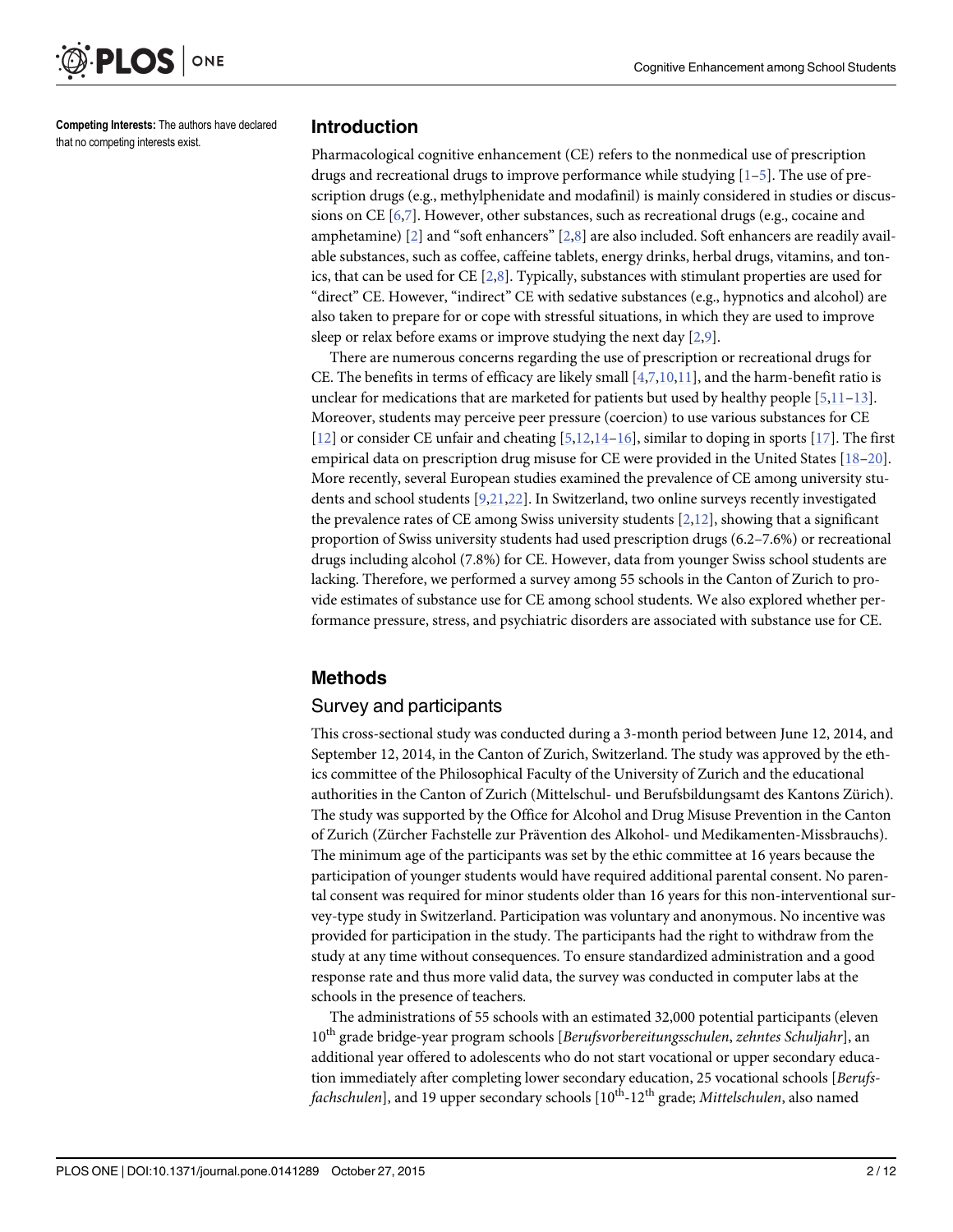Gymnasium or Kantonsschulen]) were contacted by e-mail or letters to explain the rationale for the study and the study procedures. The contact information of 154 teachers was obtained, providing access to an estimated number of 2,310 potential participants. Thus, participants were included only if the teacher supported the administration of the questionnaire in his/her class. Few upper secondary schools and classes participated because of dense learning and exam schedules at these schools. After contacting the teachers, 1,401 candidates were recruited for the study. Among these participants, 248 did not complete the survey and were excluded. Another 14 participants provided inconsistent responses with regard to age (e.g., "30,000,000 years old"), resulting in a final dataset of 1,139 complete and valid questionnaires for analysis (357 bridge-year school students, 667 vocational school students, and 115 upper secondary school students).

## Questionnaire

The questionnaire was modified from questionnaires that were previously used in similar surveys among university students [2,8]. However, the language was adapted to the age of the study group to facilitate understanding the questions that were asked. The full questionnaire is provided as Supplementary Material online  $(S1$  File). The questionnaire contained 34 main questions that were related to additional questions, depending on the answers given. The questionnaires were completed in approximately 15–20 min. Informed consent was provided electronically before starting the survey.

After providing information on sex, age, school, and class, the participants were first asked whether they had heard of the use of prescription drugs (e.g., Ritalin), recreational drugs (e.g., cannabis and cocaine), or other freely available substances (e.g., coffee and energy drinks) to enhance cognitive function (i.e., to improve or extend learning or enhance attention). The participants were then asked whether they knew other students at their school who had used prescription drugs (e.g., Ritalin) without having a medical indication or recreational drugs (e.g., cannabis and cocaine) to improve brain function while studying.

A series of questions were asked about performance pressure and stress. The participants rated the degree of performance pressure they felt with regard to school, apprenticeship, leisure, family, friends/partners on a 4-point Likert scale. The participants were then asked how often they felt stressed during the last 12 months with regard to school, apprenticeship, leisure, family, friends/partners on a 5-point Likert scale. The participants were further asked to indicate reasons for perceiving stress at school during the last 12 months. Additionally, perceived stress during the last 12 months was estimated using four items of the Perceived Stress Scale (PSS) [23]: 1. How often have you felt unable to control the important things in your life? 2. How often have you felt confident about your ability to handle your personal problems? 3. How often have you felt that things were going your way? 4. How often have you felt difficulties were piling up so high that you could not overcome them? Each question was answered on a 5-point Likert scale. Questions 2 and 3 were worded in a positive direction and reverse-scored. The responses were summed to create a psychological stress score that ranged from 0 to 16, with higher scores indicating greater psychological stress. The participants were also asked how important good performance at school was for them and how satisfied they felt with their current life situation.

The participants were then asked whether they had ever used one or more of the following prescription drugs without having a medical indication or recreational drugs or soft enhancers (see below) for performance enhancement while studying (CE) or for recreational purposes. The use of substances to enhance performance while studying or at work (i.e., to perform better during exams, to cope with stress, to improve or extend learning, or to better relax or sleep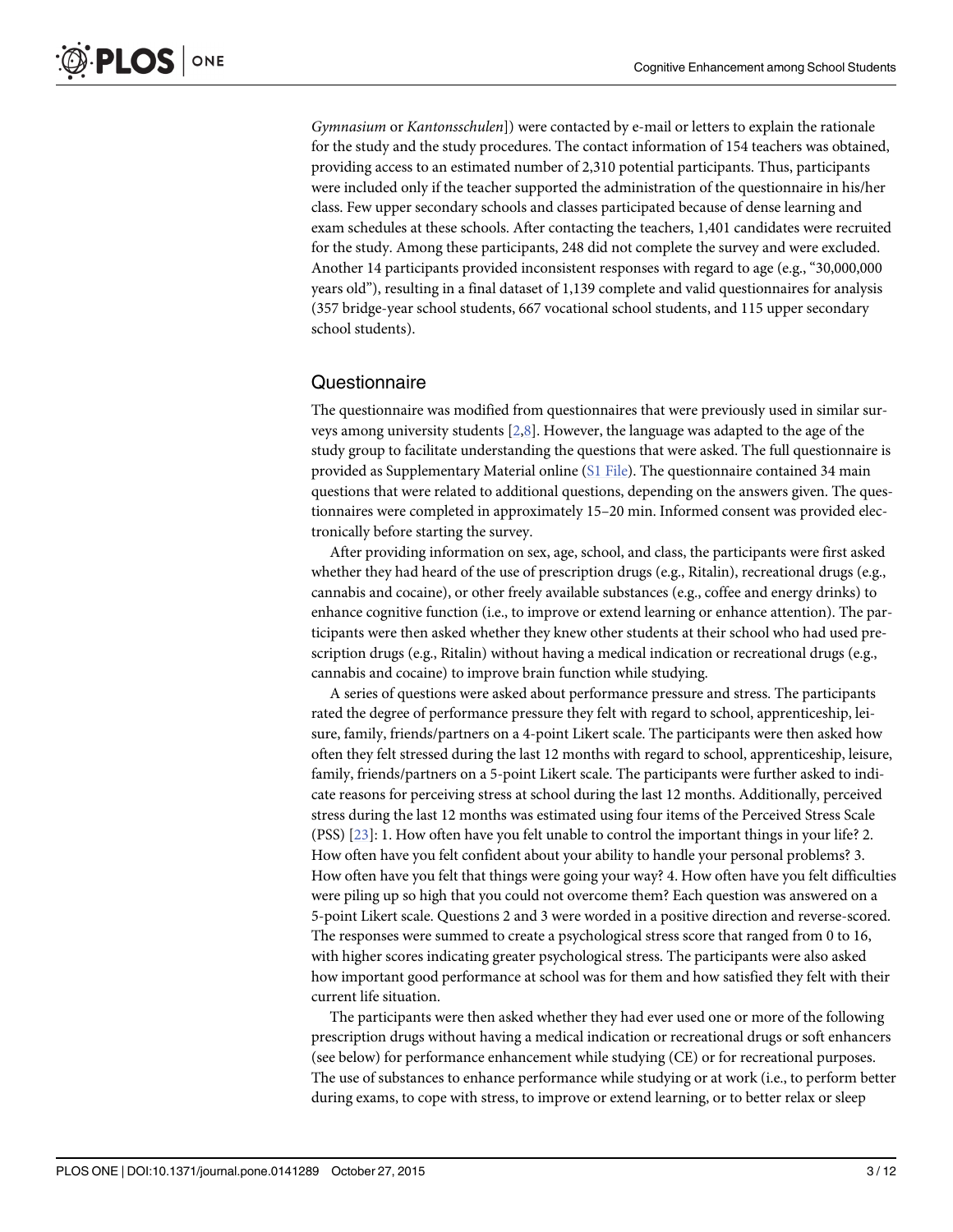before a stressful day) was considered CE. Recreational use referred to use at parties to stay awake or dance longer, for fun, or to relax without a specific goal. Prescription drugs included methylphenidate, modafinil, cough medication, activating antidepressants, anti-dementia agents, sedatives/hypnotics, and beta blockers. Both misuse of prescribed drugs (e.g., higher dose, other purpose) and misuse of non-prescribed drugs were included. Dextramphetamine and mixed amphetamine salts are not available as medications in Switzerland and were therefore not included. Recreational drugs included alcohol, cannabis, cocaine, amphetamines, and methylenedioxymethamphetamine (MDMA; ecstasy). Soft enhancers included herbal sedatives (e.g., common valerian), vitamins and tonics (e.g., gingko and vitamin pills), tobacco, coffee, caffeine tablets, and energy drinks. Names of medications including brand names or drugs were provided for each drug class. The prevalence of use was determined for each substance (ever used, last-year use, and last-month use, and the frequency of use during the last month). Additionally, participants indicated the motives for use (e.g., to stay awake/learn longer, to concentrate, to enhance memory, to improve sleep, to relax, to improve grades, to get "high," etc.), whether their expectations regarding the effects were fulfilled, and whether they would consider the use of the substance again in similar situations.

Attitudes toward CE in school were also explored. Specifically, participants were asked if they agreed with the use of medications and/or psychoactive substances (e.g., cannabis, cocaine, and MDMA) for CE and the reasons that would justify the use for CE in school.

Finally, the students were asked to indicate whether they had ever had a diagnosis of a psychiatric or medical disorder.

## Statistical analyses

The analyses were performed using Statistica 12 software (StatSoft, Tulsa, OK, USA). Proportions were compared using Pearson's  $\chi^2$  test. Differences in Likert scale scores (perceived performance pressure and stress) between students who had used a substance at least once for CE and non-users were analyzed using Wilcoxon rank sum tests. The significance level was  $p < 0.05$  without adjusting for multiple tests.

## Results

## Sample description

A total of 1,139 students participated in the study. Participant characteristics are shown in Table 1. The average age was 17.1 years (range: 16–24 years), and most of the participants were 16 years old ( $n = 405, 35.6\%$ ) or 17 years old ( $n = 412, 36.2\%$ ). None of the upper secondary school students was older than 18 years old. In bridge year schools and vocational-schools, 10 students (0.9%) and 105 students (9.2%), respectively, were  $\geq$  19 years old. Similar numbers of male and female students in bridge year schools and upper secondary schools participated in the study, whereas significantly more participants from vocational schools were female  $(Z = 4.16, p < 0.001, n = 667)$ . Of the total sample  $(n = 1,139)$ , slightly more female than male students participated in the study ( $Z = 2.97$ ,  $p < 0.01$ ).

## Prevalence of cognitive enhancement, motives for use, and source of supply

The majority of the students (85.9%, 978) reported that they had heard of the use of prescription drugs, recreational drugs, and other substances for CE. Two hundred five participants (18%) were aware of other students in their school who used prescription drugs non-medically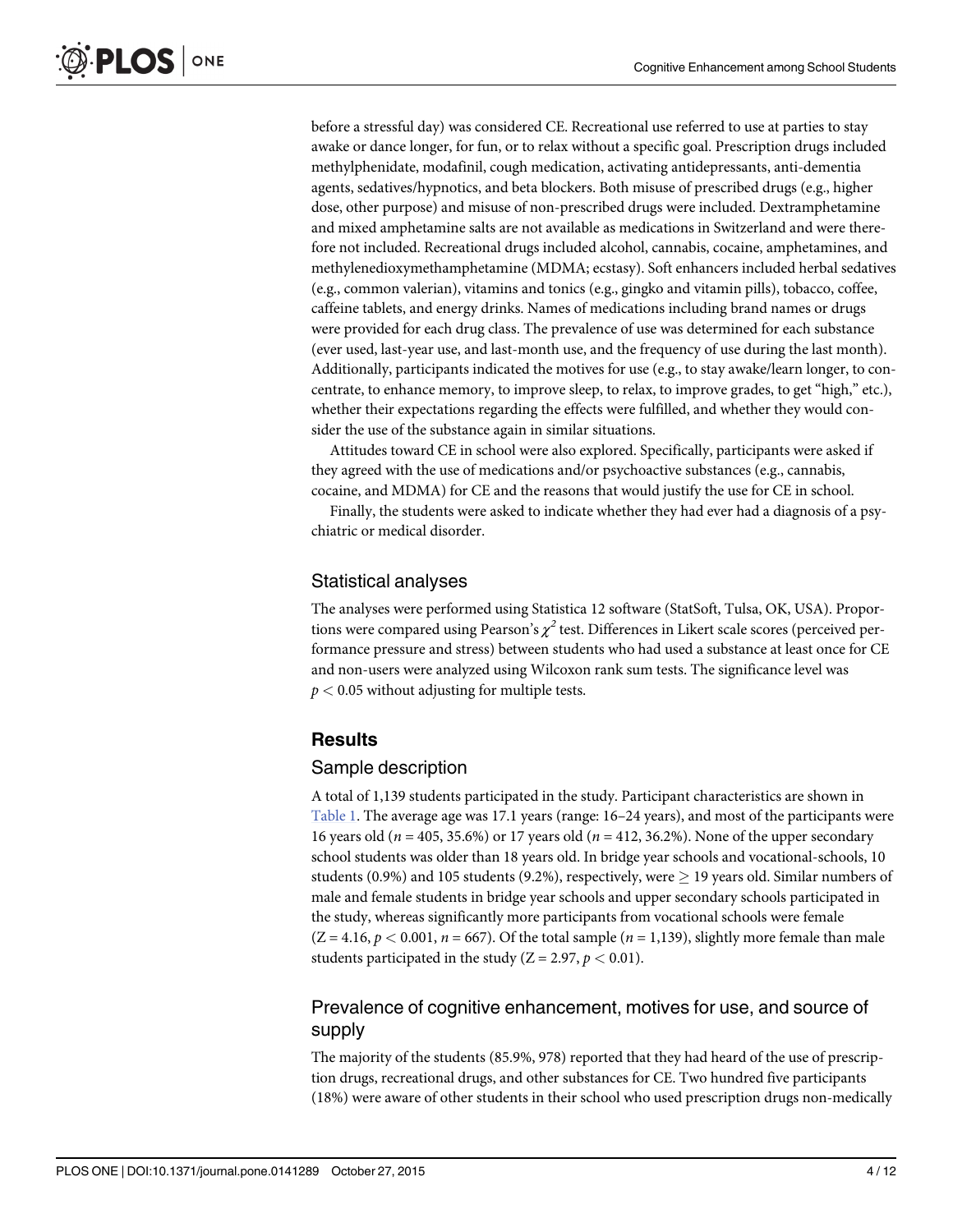

|                               | <b>Bridge year schools</b> | <b>Vocational schools</b> | Upper secondary schools | total        |
|-------------------------------|----------------------------|---------------------------|-------------------------|--------------|
| <b>Number of participants</b> | $31.3\%$ (357)             | 58.6% (667)               | $10.1\%$ (115)          | 100% (1,139) |
| Female                        | 49.6% (177)                | 58.0% (387)               | 48.7% (56)              | 54.4% (620)  |
| <b>Male</b>                   | 50.4% (180)                | 42.0% (280)               | $51.3\%$ (59)           | 45.6% (519)  |
| Age in years, mean (SD)       | 16.7(0.9)                  | 17.5(1.4)                 | 16(0.5)                 | 17.1(1.3)    |

doi:10.1371/journal.pone.0141289.t001

for CE, 353 (31%) were aware of other students in their school who used recreational drugs for CE, and 754 (66.2%) reported other people's use of soft enhancers for CE.

Prevalence rates of substance use for CE or recreational purposes are shown in Table 2. Of the total sample, 621 subjects (54.5%) had used prescription drugs, recreational drugs, and/or soft enhancers at least once for the purpose of CE. Prescription drugs had been used for CE by 105 participants (9.2%), and recreational drugs including alcohol had been used by 71 participants (6.2%; Table 2). Of the total sample, 151 participants (13.3%) had used a prescription drug and/or recreational drug (including alcohol) at least once for CE. The last-year and lastmonth prevalence rates were lower compared with the lifetime prevalence rates for all of the substance groups (Table 2).

#### Table 2. Prevalence of substance use  $(N = 1,139)$ .

| Purpose of use                                                                    |               | <b>Cognitive enhancement</b> |                | Recreation    | Cognitive enhancement and/or<br>recreation |
|-----------------------------------------------------------------------------------|---------------|------------------------------|----------------|---------------|--------------------------------------------|
|                                                                                   | Ever used     | Last-year use                | Last-month use | Ever used     | Ever used                                  |
| <b>Prescription drugs</b>                                                         | $9.2\%$ (105) | $5.9\%$ (67)                 | $4.0\%$ (45)   | 16.9% (192)   | 20.7% (236)                                |
| Methylphenidate                                                                   | $4.0\%$ (46)  | $2.8\%$ (32)                 | $2.0\%$ (23)   | $3.5\%$ (40)  | $6.3\%$ (72)                               |
| Cough medication                                                                  | $2.8\%$ (32)  | $1.4\%$ (16)                 | $1.1\%$ (13)   | 11.4% (130)   | 13.2% (150)                                |
| Sedatives/hypnotics                                                               | $2.8\%$ (32)  | $1.7\%$ (19)                 | $0.9\%$ (10)   | $5.6\%$ (64)  | $7.4\%$ (84)                               |
| Antidepressants                                                                   | $1.7\%$ (19)  | $1.3\%$ (15)                 | $1.1\%$ (13)   | $2.6\%$ (30)  | $3.2\%$ (37)                               |
| <b>Beta blockers</b>                                                              | $0.7\%$ (8)   | $0.7\%$ (8)                  | $0.7\%$ (8)    | $1.0\%$ (12)  | $1.5\%$ (17)                               |
| Modafinil                                                                         | $0.4\%$ (4)   | $0.3\%$ (3)                  | $0.3\%$ (3)    | $1.4\%$ (16)  | $1.6\%$ (18)                               |
| Anti-dementia agents                                                              | $0.4\%$ (5)   | $0.3\%$ (3)                  | $0.3\%$ (3)    | $1.2\%$ (14)  | $1.5\%$ (17)                               |
| <b>Recreational drugs</b>                                                         | $6.2\%$ (71)  | $4.9\%$ (56)                 | $4.1\%$ (47)   | 73.4% (836)   | 73.7% (839)                                |
| Cannabis                                                                          | $4.5\%$ (51)  | $3.4\%$ (39)                 | $3.2\%$ (36)   | 37.9% (432)   | 38.3% (436)                                |
| Alcohol                                                                           | $1.5\%$ (17)  | $1.0\%$ (12)                 | $0.6\%$ (7)    | 71.1% (810)   | 71.5% (814)                                |
| Illegal amphetamines                                                              | $1.4\%$ (16)  | $1.0\%$ (12)                 | $1.0\%$ (11)   | $4.6\%$ (52)  | 4.9% (56)                                  |
| Cocaine                                                                           | $1.3\%$ (15)  | $1.0\%$ (12)                 | $1.0\%$ (11)   | $3.9\%$ (44)  | $4.2\%$ (48)                               |
| MDMA (ecstasy)                                                                    | $1.1\%$ (13)  | $0.7\%$ (8)                  | $0.6\%$ (7)    | $6.2\% (71)$  | $6.7\%$ (76)                               |
| Prescription drugs and/or recreational<br>drugs                                   | 13.3% (151)   | $9.0\%$ (103)                | $6.9\%$ (79)   | 76.4% (870)   | 77.2% (879)                                |
| Soft enhancers                                                                    | 51.3% (584)   | 43.4% (494)                  | 37.8% (431)    | 87.1% (992)   | 89.4% (1,018)                              |
| Energy drinks                                                                     | 33.3% (379)   | 28.4% (323)                  | 24.6% (280)    | 69.4% (791)   | 75.4% (859)                                |
| Coffee                                                                            | 29.8% (339)   | 25.1% (286)                  | 21.9% (249)    | 55.7% (634)   | 64.3% (732)                                |
| Tobacco                                                                           | 12.6% (143)   | $9.3\%$ (106)                | $8.3\%$ (95)   | 52.9% (602)   | 53.8% (613)                                |
| Vitamins and tonics                                                               | 11.7% (133)   | $9.0\%$ (103)                | $6.4\%$ (73)   | 13.8% (157)   | 19.8% (225)                                |
| <b>Herbal sedatives</b>                                                           | $8.3\%$ (94)  | $6.9\%$ (79)                 | $4.3\%$ (49)   | 10.4% (119)   | 15.6% (178)                                |
| Caffeine tablets                                                                  | $2.5\%$ (28)  | $1.8\%$ (20)                 | $1.1\%$ (13)   | $2.5\%$ (29)  | $4.0\%$ (45)                               |
| Prescription drugs, recreational drugs,<br>and/or soft enhancers (all substances) | 54.5% (621)   | 45.5% (518)                  | 39.5% (450)    | 91.3% (1,040) | 92.9% (1,058)                              |

doi:10.1371/journal.pone.0141289.t002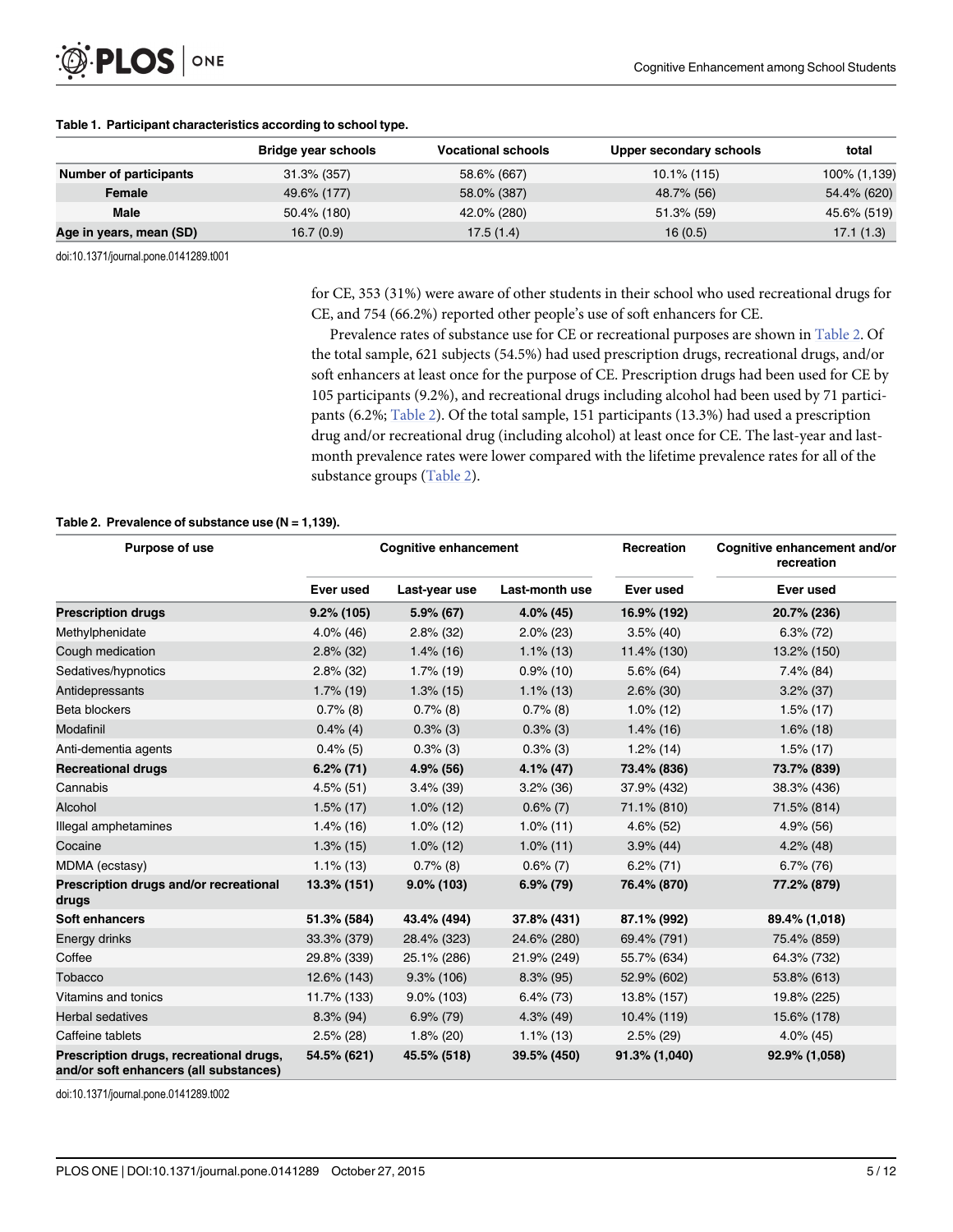The prescription drug that was most frequently used for CE was methylphenidate (Table 2). Among the participants who reported methylphenidate use for CE during the last month  $(n = 23)$ , eight (34.8%) had used it on more than 20 days, four (17.4%) had used it on 10–19 days, six (26%) had used it on 4–9 days, and five (21.7%) had used it on 1–3 days. Nineteen of the students who reported methylphenidate use for CE (41.3%) noted that their expectations regarding its effects were met, and half of the users ( $n = 24, 52.2\%$ ) considered using methylphenidate again in similar situations. One-third of the students who reported prescription drug use for CE ( $n = 35, 33.3\%$ ) received the drugs from a physician, 12 (11.4%) received them from other students, nine (8.6%) received them from drug dealers, seven (6.7%) received them from their parents, four (3.8%) received them via the Internet, and three (2.9%) bought them from pharmacies.

The recreational drugs that were most frequently used for CE were cannabis and alcohol, and the use of illegal amphetamines, cocaine, and MDMA was rarely reported (Table 2). Cannabis products most often met the students' expectations regarding their effects ( $n = 42$ , 82.4%), and 36 students (70.6%) who used cannabis for CE reported that they would consider future use in similar situations.

The most frequently used soft enhancers for CE were coffee and energy drinks (Table 2). The use of caffeine tablets for CE was not prevalent. However, caffeine tablet users ( $n = 28$ ) were the most satisfied regarding its effects ( $n = 15, 53.6\%$ ), and 13 of those students (46.4%) considered using them repeatedly.

Among students who had ever used at least one substance for CE ( $n = 621$ ), the most commonly reported motives for CE were to stay awake ( $n = 613, 98.7\%$ ) and improve concentration  $(n = 595, 95.8\%)$ . Sixty students  $(9.7\%)$  who used substances for CE reported such use mainly during exams, 95 (15.3%) reported use most commonly while preparing for exams, and 225 (36.2%) reported use in stressful situations.

Students' experiences with substance use for CE according to school type are shown in Table 3. Upper secondary school students reported lower CE with prescription drugs and/or recreational drugs compared with bridge year and vocational school students (Table 3).

No significant differences were found between males and females in CE when considering all of the substances together (males:  $n = 268, 51.6\%$ ; females:  $n = 353, 56.9\%$ ) or when considering prescription drugs only (males:  $n = 50$ , 9.6%; females:  $n = 55$ , 8.9%). However, more male

|                                                                                   | <b>Bridge year</b><br>schools ( $N = 357$ ) | Vocational schools $(N = 667)$ | Upper secondary schools $(N = 115)$ | total ( $N = 1,139$ ) |
|-----------------------------------------------------------------------------------|---------------------------------------------|--------------------------------|-------------------------------------|-----------------------|
| <b>Prescription drugs</b>                                                         | 11.2% (40)                                  | $9.0\%$ (60)                   | $4.3\%$ (5) <sup>*</sup>            | $9.2\%$ (105)         |
| <b>Recreational drugs</b>                                                         | $7.8\%$ (28)                                | $6.0\%$ (40)                   | $2.6\%$ (3) <sup>*</sup>            | $6.2\%$ (71)          |
| Pescription drugs and/or<br>recreational drugs                                    | 15.4% (55)                                  | 13.5% (90)                     | $5.2\%$ (6)**+                      | 13.3% (151)           |
| Soft enhancers                                                                    | 40.3% (144)                                 | 57.9% (386)***                 | 47.0% (54)                          | 51.3% (584)           |
| Prescription drugs, recreational<br>drugs, and soft enhancers<br>(all substances) | 44.5% (159)                                 | 60.9% (406)***                 | $48.7\%$ (56)+                      | 54.5% (621)           |
| Non-users                                                                         | 55.5% (198)                                 | 39.1% (261)***                 | $51.3\%$ (59)+                      | 45.5% (518)           |

\*p<0.05

\*\* p<0.01

\*\*\*p<0.001 compared with bridge year schools

+p<0.05 compared with vocational schools

doi:10.1371/journal.pone.0141289.t003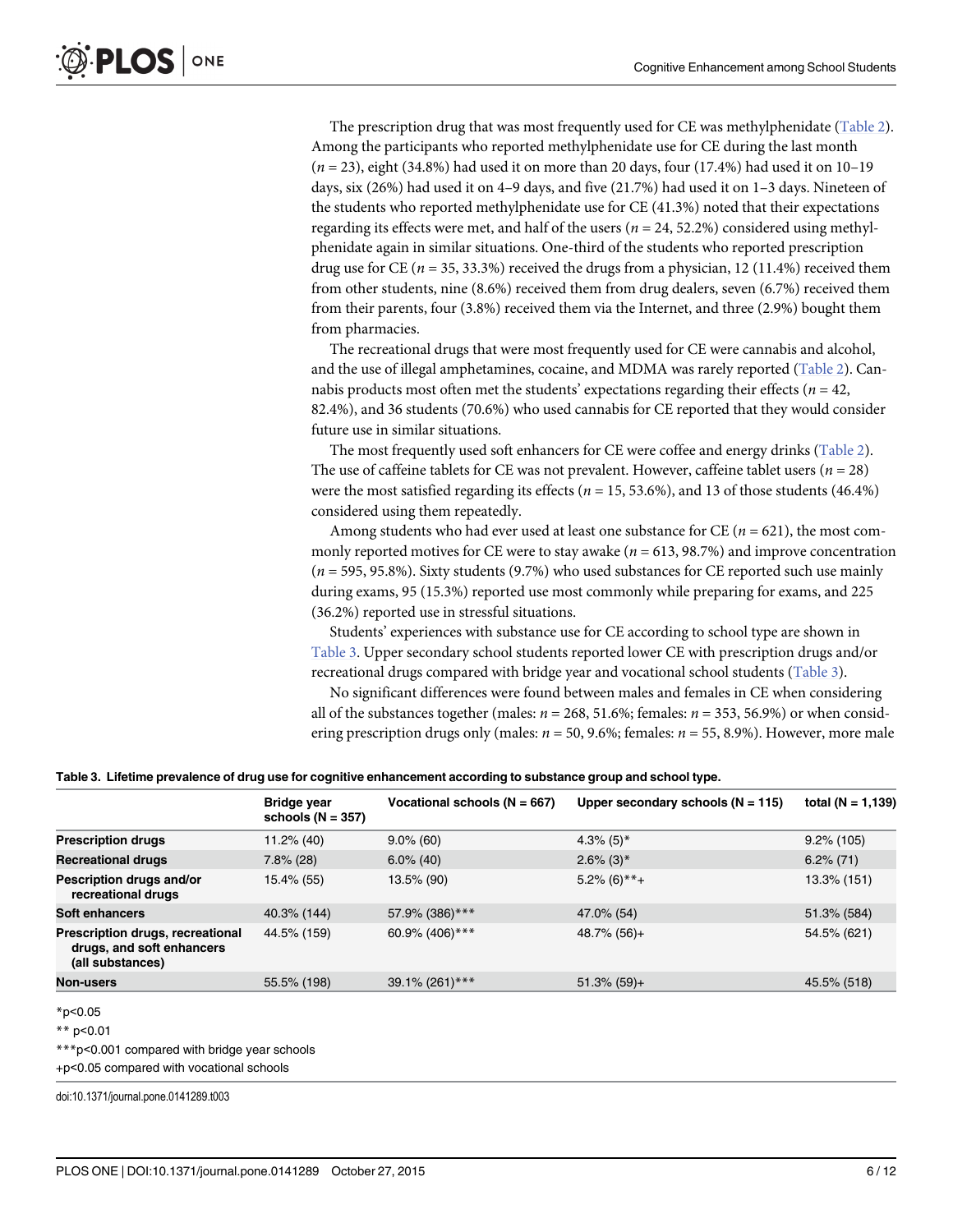students ( $n = 45, 8.7\%$ ) reported having used recreational drugs (including alcohol) for CE compared with females ( $n = 26, 4.2\%$ ;  $\chi^2 = 9.69$ ,  $p < 0.01$ ). More female students ( $n = 335$ , 54.0%) reported having used soft enhancers for CE compared with males ( $n = 249, 48.0\%$ ;  $\chi^2 =$ 4.15,  $p < 0.05$ ).

## Attitudes toward cognitive enhancement

Of the total sample, 318 students (27.9%) indicated that they agreed with the use of prescription and/or recreational drugs for CE. More students who used substances for CE ( $n = 197$ , 31.7%) agreed with the use of substances for CE compared with non-users ( $n = 121, 23.4\%$ ;  $\chi^2$  $= 10.52, p < 0.01$ ). Five hundred thirteen students (45.0%) noted that they see no justifiable reasons for CE in schools, whereas 271 (23.8%) reported that CE was acceptable in schools if it was based on a physicians' advice or in the context of a psychiatric disorder ( $n = 255, 22.4\%$ ).

## Stress and performance pressure

Students who perceived more performance pressure at school (score:  $3-4$ ,  $n = 579$ ) were more likely to have used at least one substance for CE ( $n = 337, 58.2\%$ ) compared with students who perceived no or only minimal performance pressure at school (score:  $1-2$ ,  $n = 560$ , of which 281 [50.2%] used substances for CE;  $\chi^2$  = 7.39,  $p$  < 0.01). Students who had used a substance at least once for CE perceived more performance pressure with regard to school, apprenticeship, family, and friends/partners but not leisure compared with non-users (Table 4). Furthermore, students who felt stressed at school during the last 12 months (score:  $> 3$ ,  $n = 532$ ) were more likely to have used a substance for CE ( $n = 328, 61.7\%$ ) compared with students who felt no or minimal stress (score:  $<$  3, n = 243, of which 108 [44.4%] used substances for CE;  $\chi^2$  = 20.12,  $p < 0.001$ ). Students who used substances for CE perceived more stress during the last 12 months with regard to school, apprenticeship, leisure, family, and friends/partners compared with non-users (Table 4). Students who used substances for CE had slightly higher scores on the PSS (mean  $\pm$  SD: 7.6  $\pm$  2.7) compared with non-users (mean  $\pm$  SD: 7.0  $\pm$  2.9; Z = 3.34,  $p < 0.001$ ). Frequently reported reasons for stress with regard to school included exams  $(n = 791, 69.4\%)$ , performance requirements  $(n = 501, 44.0\%)$ , and essays/presentations  $(n = 394, 34.6%)$ . Students who had used a substance at least once for CE felt slightly less satisfied with their current life situation compared with non-users ( $Z = 2.33$ ,  $p < 0.05$ ). Students who used substances for CE and non-users did not differ in the degree to which they considered good performance was important in school (Table 4).

## Psychiatric disorders

Two hundred six students (18.0%) had or have had a diagnosis of a psychiatric disorder. Eighty students (7.0%) reported being diagnosed with depression, 78 (6.8%) reported being diagnosed with attention-deficit disorder (ADD) and/or attention-deficit/hyperactivity disorder (ADHD), 34 (3.0%) reported being diagnosed with an anxiety disorder, 21 (1.8%) reported being diagnosed with a personality disorder, 13 (1.1%) reported being diagnosed with posttraumatic stress disorder, 13 (1.1%) reported being diagnosed with addiction, 11 (1%) reported being diagnosed with obsessive-compulsive disorder, and 35 (3.1%) reported being diagnosed with other psychiatric disorders. Among the participants with a psychiatric disorder ( $n = 206$ ), 139 (67.5%) used substances for CE. Among the participants without a psychiatric disorder  $(n = 933)$ , CE was reported by 479 (51.3%;  $\chi^2 = 17.70$ ,  $p < 0.001$ ). Fifty-four participants (69.2%) with ADD/ADHD ( $n = 78$ ) used substances for CE, and 564 participants (53.2%) without ADD/ADHD ( $n = 1,061$ ) used substances for CE ( $\chi^2 = 7.56$ ,  $p < 0.01$ ).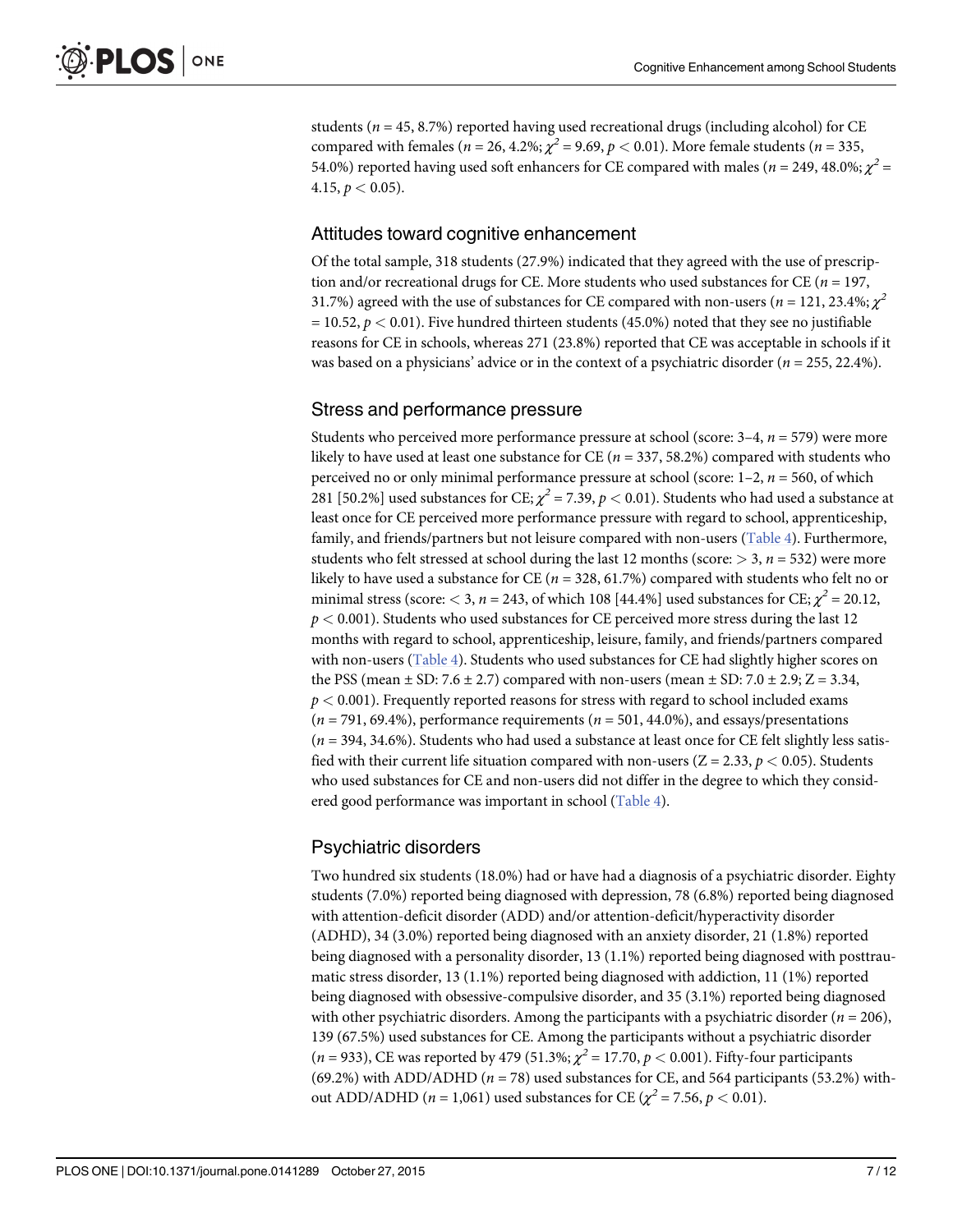|                                                                                                                                                                                                                      | users ( $n = 621$ ) | Cognitive enhancement |            |            |            | Non-users ( $N = 518$ ) |                   |            |            |           | Wilcoxon test    |
|----------------------------------------------------------------------------------------------------------------------------------------------------------------------------------------------------------------------|---------------------|-----------------------|------------|------------|------------|-------------------------|-------------------|------------|------------|-----------|------------------|
|                                                                                                                                                                                                                      | % (n)               |                       |            |            |            | % (n)                   |                   |            |            |           | Ш<br>N           |
| Performance pressure (score: 1-4)                                                                                                                                                                                    |                     | 2                     | S          | 4          |            |                         | $\mathbf{\Omega}$ | S          | 4          |           |                  |
| School                                                                                                                                                                                                               | 5.8 (36)            | 39.6 (246)            | 41.2 (256) | 13.4(83)   |            | 11.8(61)                | 41.9 (217)        | 37.5 (194) | 8.9 (46)   |           | 3.66; p<0.001    |
| Apprenticeship                                                                                                                                                                                                       | 15.6 (97)           | 28.2 (175)            | 38.2 (237) | 18.0(112)  |            | 25.3 (131)              | 34.7 (180)        | 27.4 (142) | 12.5(65)   |           | 5.44; p<0.001    |
| Leisure                                                                                                                                                                                                              | 49.3 (306)          | 30.8(191)             | 14.2(88)   | 5.8 (36)   |            | 53.3 (276)              | 30.7 (159)        | 11.6 (60)  | 4.4 (23)   |           | $\frac{9}{2}$    |
| Familiy                                                                                                                                                                                                              | 35.4 (220)          | 42.5 (264)            | 15.8 (98)  | 6.3(39)    |            | 45.4 (235)              | 36.3 (188)        | 11.4(59)   | 6.9(36)    |           | 3.16; p<0.01     |
| Friends/partner                                                                                                                                                                                                      | 44.9 (279)          | 34.1 (212)            | 16.6 (103) | 4.3 (27)   |            | 55.0 (285)              | 31.9 (165)        | 7.9(41)    | 5.2 (27)   |           | 3.66; p<0.001    |
| Perceived stress during last<br>12 months (score: $1-5$ ) <sup>2</sup>                                                                                                                                               |                     | 2                     | 3          | 4          | <b>SC</b>  |                         | $\mathbf{\Omega}$ | ຕ          | 4          | <b>SC</b> |                  |
| School                                                                                                                                                                                                               | 4.3 (27)            | 13.0(81)              | 29.8 (185) | 33.3 (207) | 19.5(121)  | 7.1 (37)                | 18.9 (98)         | 34.6 (179) | 24.9 (129) | 14.5(75)  | 4.62; p<0.001    |
| Apprenticeship                                                                                                                                                                                                       | 19.5(121)           | 13.0(81)              | 23.0 (143) | 26.9 (167) | 17.6 (109) | 31.9(165)               | 13.1 (68)         | 24.9 (129) | 18.7 (97)  | 11.4(59)  | 5.47; p<0.001    |
| <b>eisure</b>                                                                                                                                                                                                        | 38.2 (237)          | 33.0 (205)            | 20.9 (130) | 6.4(40)    | 1.4(9)     | 47.5 (246)              | 32.2 (167)        | 15.1 (78)  | 3.9 (20)   | 1.4(7)    | 3.65; p<0.001    |
| Familiy                                                                                                                                                                                                              | 20.3 (126)          | 32.2 (200)            | 25.9 (161) | 12.6(78)   | 9.0(56)    | 33.4 (173)              | 29.9 (155)        | 21.0 (109) | 10.0(52)   | 5.6 (29)  | 4.86; p<0.001    |
| Friends/partner                                                                                                                                                                                                      | 29.1 (181)          | 32.7 (203)            | 24.5 (152) | 9.0(56)    | 4.7 (29)   | 44.2 (229)              | 30.9 (160)        | 17.6(91)   | 5.0 (26)   | 2.3(12)   | 5.74; p<0.001    |
|                                                                                                                                                                                                                      |                     | $\mathbf{\Omega}$     | က          | 4          |            |                         | ี่                | ო          | 4          |           |                  |
| Importance of good performance<br>at school (score: 1-4) <sup>3</sup>                                                                                                                                                | 1.8(11)             | 5.2(32)               | 54.4 (338) | 38.6 (240) |            | 2.3(12)                 | 4.8 (25)          | 53.5 (277) | 39.4 (204) |           | 9S               |
| Satisfaction with current life<br>situation (score: $1-4$ ) <sup>4</sup>                                                                                                                                             | 6.4(40)             | 26.1 (162)            | 54.6 (339) | 12.9(80)   |            | 9.3(48)                 | 18.3(95)          | 52.9 (274) | 19.5(101)  |           | $-2.33$ ; p<0.02 |
| $31$ = not at all important, 2 = not important, 3 = important, 4 = very important<br>11 = not at all, $2 =$ little, $3 =$ rather much, $4 =$ very much<br>$^{2}$ 1 = never, 2 = rarely, 3 = sometimes, 4 = often 5 = |                     | very often            |            |            |            |                         |                   |            |            |           |                  |

 $41$  = very unsatisfied,  $2$  = rather unsatisfied,  $3$  = satisfied,  $4$  = very satisfied

 $41$  = very unsatisfied, 2 = rather unsatisfied, 3 = satisfied, 4 = very satisfied

doi:10.1371/journal.pone.0141289.t004

doi:10.1371/journal.pone.0141289.t004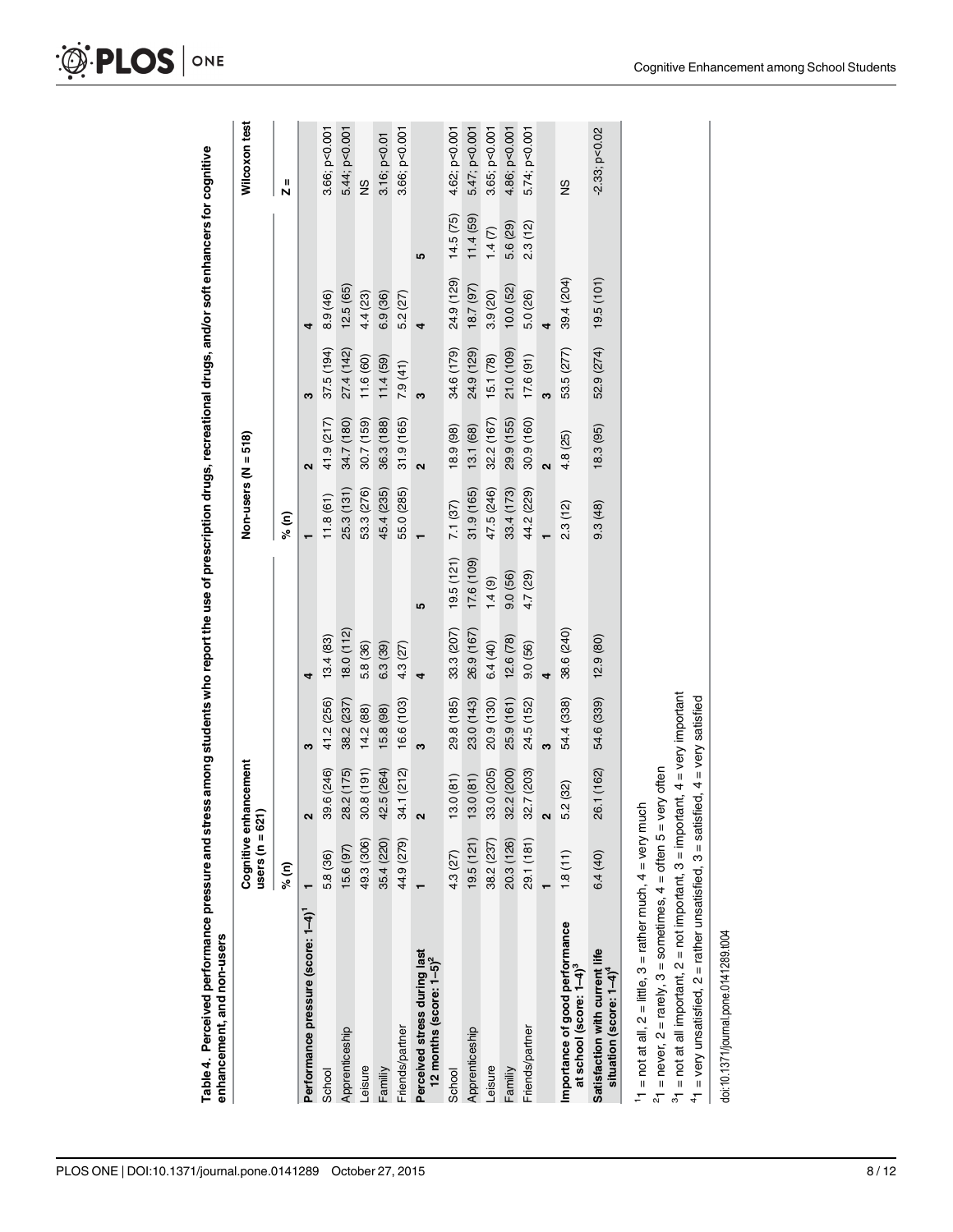## **Discussion**

The present study investigated the prevalence and motives for CE among school students in the Canton of Zurich, Switzerland. The main finding was that a significant proportion of Swiss school students (54.5%) reported having used substances at least once for CE at school. This high prevalence resulted from using a very wide definition of CE, which included not only prescription and recreational drugs but also commonly used and freely available soft enhancers in comparison to studies which considered only the use of medications without soft enhancers as CE [22]. Students' substance use for CE was most often linked to the use of soft enhancers, mainly energy drinks and coffee. Consistent with previous studies, methylphenidate was the prescription drug that was most commonly used for CE. The use of cannabis and alcohol not only recreationally but also for direct or indirect CE was reported by few students. However, after excluding soft enhancers, we still found that 13.3% of the students had used prescription or recreational drugs at least once for CE. Substances were used for CE mainly to stay awake and improve concentration. Male students were more familiar with recreational drug use for CE, and female students had higher rates of soft enhancer use. In particular, students with CE experience felt more performance pressure and stress. A previous diagnosis of a psychiatric disorder, such as ADD/ADHD, was also associated with higher rates of substance use for CE.

The lifetime prevalence rate of 13.3% for CE with prescription and recreational drugs (including alcohol) in the present study was similar to the 13.8% rate that was reported among Swiss university students [2]. However, the rate of substance use for CE was higher among Swiss university students than among school students when all substance use (including soft enhancers) was considered (71.4% vs. 54.5%, respectively).

The present findings demonstrate that substance use for CE is prevalent among younger students at the secondary school level before they enter institutions of higher education. This means that any preventive actions including providing information on risks associated with CE should be taken already at the secondary school level. This is the first study providing information on CE use prevalence among school students in Switzerland. It is important to know what substances are actually consumed for CE and what the use prevalence rates are to further investigate risks of CE use in future studies. Additionally, we showed an association between perceived performance pressure and stress at school and CE use. Assuming that stressed students are more likely to perform CE, providing alternative coping strategies could be part of future preventive measures.

Compared with data from school students in Germany  $[22]$ , the lifetime prevalence for prescription and illicit drug use for CE was higher in the present study (9.2% vs. 1.6% and 6.2% vs. 2.4%, respectively). However, the German study only investigated the use of some prescription and illegal stimulants for CE (i.e., methylphenidate, modafinil, amphetamines, cocaine, and ecstasy), whereas the present study examined the use of additional substances, including sedative drugs, for indirect CE. The last-year and last-month prevalence rates for CE were significantly lower than lifetime use rates in all studies, indicating that CE rarely occurs on a regular basis.

Consistent with other studies, male students were more experienced with the use of recreational drugs for CE, and female students were more experienced with the use of soft enhancers for CE [2,8,24]. Moreover, students who had used a substance at least once for CE felt stressed more often compared with non-users [8]. However, no casual relationship can be identified between stress and CE based on the results of a cross-sectional study. Possible explanations for the higher lifetime prevalence of CE in vocational school students could be that these students were older and received a salary during the apprenticeship.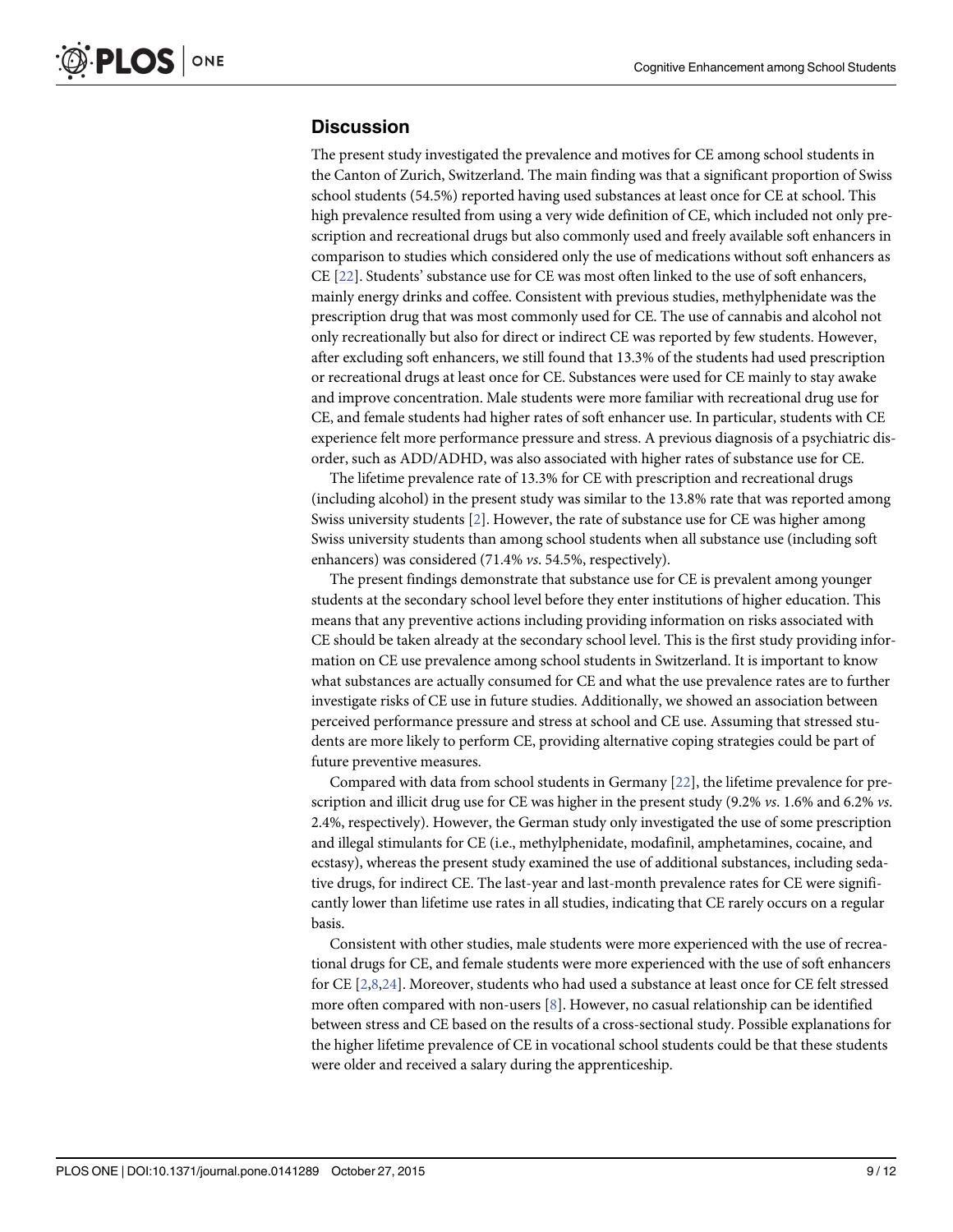The higher prevalence of prescription drug use compared with recreational drugs including alcohol in the present study could indicate easier access to those substances (i.e., drug prescriptions for other indications and over-the-counter cough medications) or may be related to drugs of abuse (including alcohol) that are used mostly in recreational settings and not for CE. Another interesting finding in the present study was that in some cases (e.g., methylphenidate) the number of students who considered repeated substance use for CE was higher than the number of students who reported that such use met their expectations after use. Thus, some students considered repeated substance use for CE but were not satisfied with the performance results. Data on the efficacy of different substances to enhance cognition are relatively inconsistent and could explain differences between students' perceptions of whether such use meets expectations  $[1,3,10,21,25-27]$ . It is unlikely that everyone will benefit equally from CE. A recent study suggested that regular users of substances for CE present a personality profile that might explain substance use and efficacy [28].

In many previous studies [21,29], individuals with an ADD/ADHD or other psychiatric diagnosis that required medication were excluded to prevent a false prevalence assessment of drug use for CE. However, an estimated 25% of patients who are diagnosed with ADD/ADHD misuse their prescribed medication [6,30]. The misuse of a prescribed drug to enhance cognitive performance would represent CE, and such a situation, therefore, would be included in the present study. Similar to other studies [30,31], our results showed that students with ADD/ ADHD had significantly more experience with CE, and methylphenidate was the most prevalent prescription drug that was used for this purpose. This is, however, also a limitation of the present study because one possibility is that some students had overlooked the term "nonmedical use" that was described in the introduction to the questionnaire (and not repeated in the individual questions) and thus reported the use of their methylphenidate prescription as CE, in which coping with their ADD/ADHD symptoms also helps with school performance. Additionally, all eight participants who reported methylphenidate use on more than 20 days during the last month had a diagnosis of ADD/ADHD; therefore, their drug use for CE might still be prescribed.

The present study has some additional limitations that should be considered for the interpretation of the findings. First, the study did not include students from all of the schools in the Canton of Zurich because study participation was denied by school administrations in some cases. This was mainly attributable to other student surveys that were being conducted, the ongoing Bologna reform evaluation in some upper secondary schools, and time constraints. Although all answers were tested for their plausibility before inclusion, some of the participants may not have answered all of the questions honestly, or they may not have understood some of the questions or terms. Furthermore, some of the students might have tried to provide socially acceptable answers to questions on sensitive issues, such as illegal drug use, which would result in an underestimation of the prevalence rates. However, the similar results in the previous study among Swiss university students [2] indicate the validity of the present results and are still quite high for the present younger study population.

Another possible limitation is that the study was conducted during a quiet exam-free school period (before and after vacation) to avoid being a burden for the students and teachers, although stressful periods are of greater interest for the study question. Nevertheless, the lastmonth prevalence of substance use for CE would be the only result that might have changed if the survey was administered parallel to exams. In such a case, however, we might have lost students' interest in the survey and even valid data if the survey was answered too quickly because of a lack of time or not at all because of upcoming exams.

The minimum age of the participants was 16 years, thus significantly reducing the study population, which is another limitation. The number of participants from upper secondary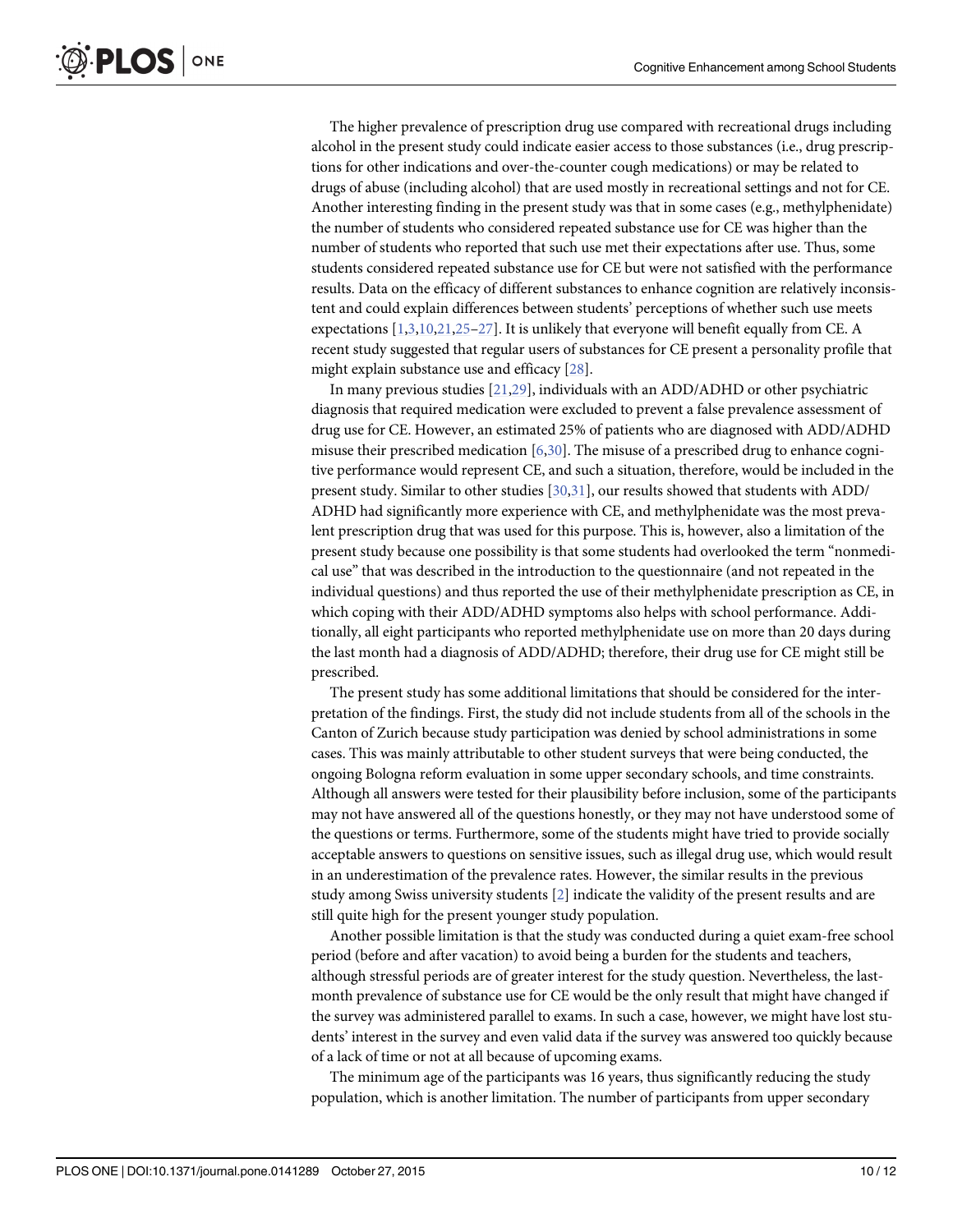schools was rather small compared with the other two school types. Moreover, all of the participants lived in the Canton of Zurich, and the results may not be generalizable to other Swiss schools. Finally, our findings are limited by the use of the cross-sectional design.

## **Conclusions**

Half of the students in the Canton of Zurich in the present study had used a substance at least once to improve school performance. Readily available soft enhancers were the substances that were most commonly used. The prevalence rates for the use of prescription and recreational drugs for CE were similar to those reported by Swiss university students, indicating that CE should be addressed before students enter systems of higher education. Performance pressure, stress, and psychiatric disorders appear to be associated with substance use for CE and need to be considered when planning preventive interventions.

## Supporting Information

[S1 File.](http://www.plosone.org/article/fetchSingleRepresentation.action?uri=info:doi/10.1371/journal.pone.0141289.s001) Questionnaire. (PDF)

## Acknowledgments

We acknowledge the editorial assistance of M. Arends.

## Author Contributions

Conceived and designed the experiments: MPS LJM GVG. Performed the experiments: GVG. Analyzed the data: EL GVG MEL. Wrote the paper: EL MPS LJM MEL.

## **References**

- 1. Husain M, Mehta MA (2011) Cognitive enhancement by drugs in health and disease. Trends Cogn Sci 15: 28–36. doi: [10.1016/j.tics.2010.11.002](http://dx.doi.org/10.1016/j.tics.2010.11.002) PMID: [21146447](http://www.ncbi.nlm.nih.gov/pubmed/21146447)
- 2. Maier LJ, Liechti ME, Herzig F, Schaub MP (2013) To dope or not to dope: neuroenhancement with pre-scription drugs and drugs of abuse among Swiss university students. PLoS One 8: e77967. doi: [10.](http://dx.doi.org/10.1371/journal.pone.0077967) [1371/journal.pone.0077967](http://dx.doi.org/10.1371/journal.pone.0077967) PMID: [24236008](http://www.ncbi.nlm.nih.gov/pubmed/24236008)
- 3. Vrecko S (2013) Just how cognitive is "cognitive enhancement"? On the significance of emotions in university students' experiences with study drugs. AJOB Neurosci 4: 4–12. PMID: [23486311](http://www.ncbi.nlm.nih.gov/pubmed/23486311)
- 4. Schermer M, Bolt I, De Jongh R, Olivier B (2009) The future of psychopharmacological enhancements: expectations and policies. Neuroethics 2: 75–87.
- 5. Schelle KJ, Faulmuller N, Caviola L, Hewstone M (2014) Attitudes toward pharmacological cognitive enhancement: a review. Front Syst Neurosci 8: 53. doi: [10.3389/fnsys.2014.00053](http://dx.doi.org/10.3389/fnsys.2014.00053) PMID: [24860438](http://www.ncbi.nlm.nih.gov/pubmed/24860438)
- 6. Arria AM, Caldeira KM, O'Grady KE, Vincent KB, Johnson EP, Wish ED (2008) Nonmedical use of prescription stimulants among college students: associations with attention-deficit-hyperactivity disorder and polydrug use. Pharmacotherapy 28: 156–169. doi: [10.1592/phco.28.2.156](http://dx.doi.org/10.1592/phco.28.2.156) PMID: [18225963](http://www.ncbi.nlm.nih.gov/pubmed/18225963)
- 7. Farah MJ, Smith ME, Ilieva I, Hamilton RH (2014) Cognitive enhancement. WIREs Cogn Sci 5: 95– 103.
- 8. Middendorff E, Poskowsky J, Isserstedt W (2012) Formen der Stresskompensation und Leistungssteigerung bei Studierenden. HISBUS-Befragung zur Verbreitung und zu Mustern von Hirndoping und Medikamentenmissbrauch. HIS: Forum Hochschule 1.
- 9. Maier LJ, Schaub MP (2015) The use of prescription drugs and drugs of abuse for neuroenhancement in Europe: not widespread but a reality. Eur Psychologist doi: [http://dx.doi.org/10.1027/1016-9040/](http://dx.doi.org/10.1027/1016-9040/a000228) [a000228.](http://dx.doi.org/10.1027/1016-9040/a000228)
- 10. Repantis D, Schlattmann P, Laisney O, Heuser I (2010) Modafinil and methylphenidate for neuroen-hancement in healthy individuals: a systematic review. Pharmacol Res 62: 187-206. doi: [10.1016/j.](http://dx.doi.org/10.1016/j.phrs.2010.04.002) [phrs.2010.04.002](http://dx.doi.org/10.1016/j.phrs.2010.04.002) PMID: [20416377](http://www.ncbi.nlm.nih.gov/pubmed/20416377)